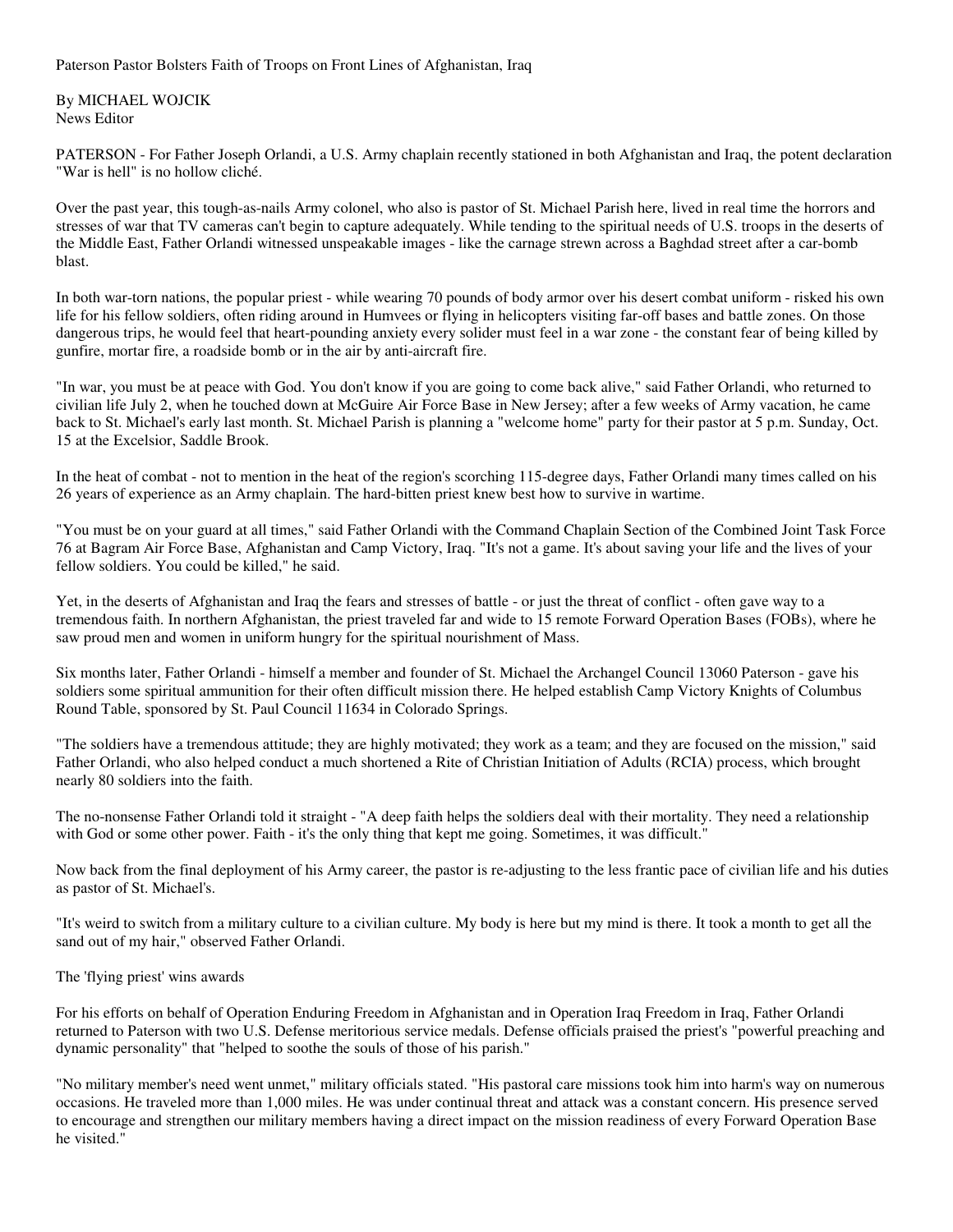Father Orlandi's most dangerous mission? - Traveling by helicopter or Humvee convoy to the remote FOBs, which often were engaged with the enemy: the Taliban fighters. There during his short visits, he would say Mass, hear confessions and counsel soldiers of all faiths.

"The Mass gave many soldiers an hour break. They didn't have to think about war," said Father Orlandi, "known as "the flying priest," who once said a Mass in Spanish for a homesick Hispanic solider from Texas; on his next visit to the base, five troops showed up for Mass. "The soldiers appreciated the value of my saying Mass for them," he said.

In his talks with the soldiers, Father Orlandi offered a lot of what he called "psychological support." He helped soldiers with a host of problems - from handling the stress of war to the sadness of being away from home, far from parents, siblings, partners and spouses.

"Some soldiers - men and women - have to deal with a 'Dear John' letter - a boyfriend, girlfriend or spouse, saying, 'I don't love you anymore and I've met someone else,'" the priest said. "I help them handle that. They are very happy to see me."

While out visiting the FOBs, Father Orlandi kept in contact with soldiers at the other FOBs via email or by phone. In his dangerous travels, enemy guns on the ground fired on his helicopter. On the ground, the priest and his convoy sometimes encountered another enemy - sandstorms. "You just stop the truck and hope it doesn't tip over," he said.

In Bagram, Father Orlandi was one of two Catholic priests, who served a virtual city of 12,000 soldiers and 3,000 civilians, complete with permanent buildings. About 45 minutes by auto from Kabul, the Afghan capital, the base was situated "in the middle of nowhere" surrounded by mountains in the barren wilderness. There, in a less-chaotic environment, the Italian-born priest worked with personnel from the Navy, Marines and Air Force and with soldiers from other nations, such as Britain and Italy.

In Afghanistan, Father Orlandi loved to brave the heat and to accompany the Army's Civil Affairs Unit to the local villages. There in these rather "Spartan" hamlets, soldiers would present the village elder with boxes of school supplies and clothes for the children.

"It's primitive living - mud huts topped with hay. Animals roam through the houses. They have less than nothing. But they are proud to be Afghans and are resilient," said the priest, who trains with the 77th Regional Readiness Command, from Fort Totter, Flushing, Queens. "When you give the kids something, they beam - like kids anywhere," he said.

Knights' roundtable for Camp Victory

After six months in Afghanistan, Father Orlandi was transferred Iraq, landing in Baghdad this past Jan. 18. He was sent to Camp Victory in northern Baghdad, a half-hour above the Green Zone. About 35,000 military personnel set up headquarters in the camp, which includes a former compound of Saddam Hussein's and the site of one of his palaces.

Again, he felt the fear of the average solider firsthand. He would listen to the enemy insurgents fire mortars toward the camp.

"The falling mortar makes this specific sound. I can't duplicate it, but you know it," said Father Orlandi, who also would witness the bloody aftermath of a car bomb that exploded on a Baghdad street. "One young man who died was 21 years old. You can never forget that. I don't ever want to see that again."

After experiencing combat situations, grieving soldiers would come to Father Orlandi, telling him in detail what they saw, heard and felt. The military counsels troops right after an engagement to reduce their stress, to prevent suicide and to "keep them safe and focused on the mission," he said.

"After combat, some soldiers felt guilty. They thought they should have done more to save their buddies in the field," Father Orlandi said. "We tell them, 'No. it just happened. There's nothing you could have done.'"

While in Iraq, Father Orlandi did get something done - he helped start a Knights of Columbus round table, which began with 28 men. Today, nearly 80 men meet monthly, gathering for Mass, the rosary and fellowship and to reach out to others. While there, they gave T-shirts, shoes and sports equipment to the Civil Affairs Unit to distribute to the local children.

"It's simple: we fulfill the same role for the parish here in Iraq as we do back home," writer Patrick Scalisi reports, quoting a round table member, for an upcoming article in the Knights' international magazine, Columbia. "The environment that our service members live and work in is ever changing; our service members face uncertainty, injury and death everyday. The round table provides each of us with a support group that cannot only assist with our professional and personal needs, but also our spiritual needs," he wrote.

The members of the round table have a several fold mission, which includes: to be men of character who exemplify Catholic warriors in support of the nation's effort to foster freedom and to strengthen their Catholic faith to return as stronger men for their families, according to one member, Chief Warrant Officer Robert Petty.